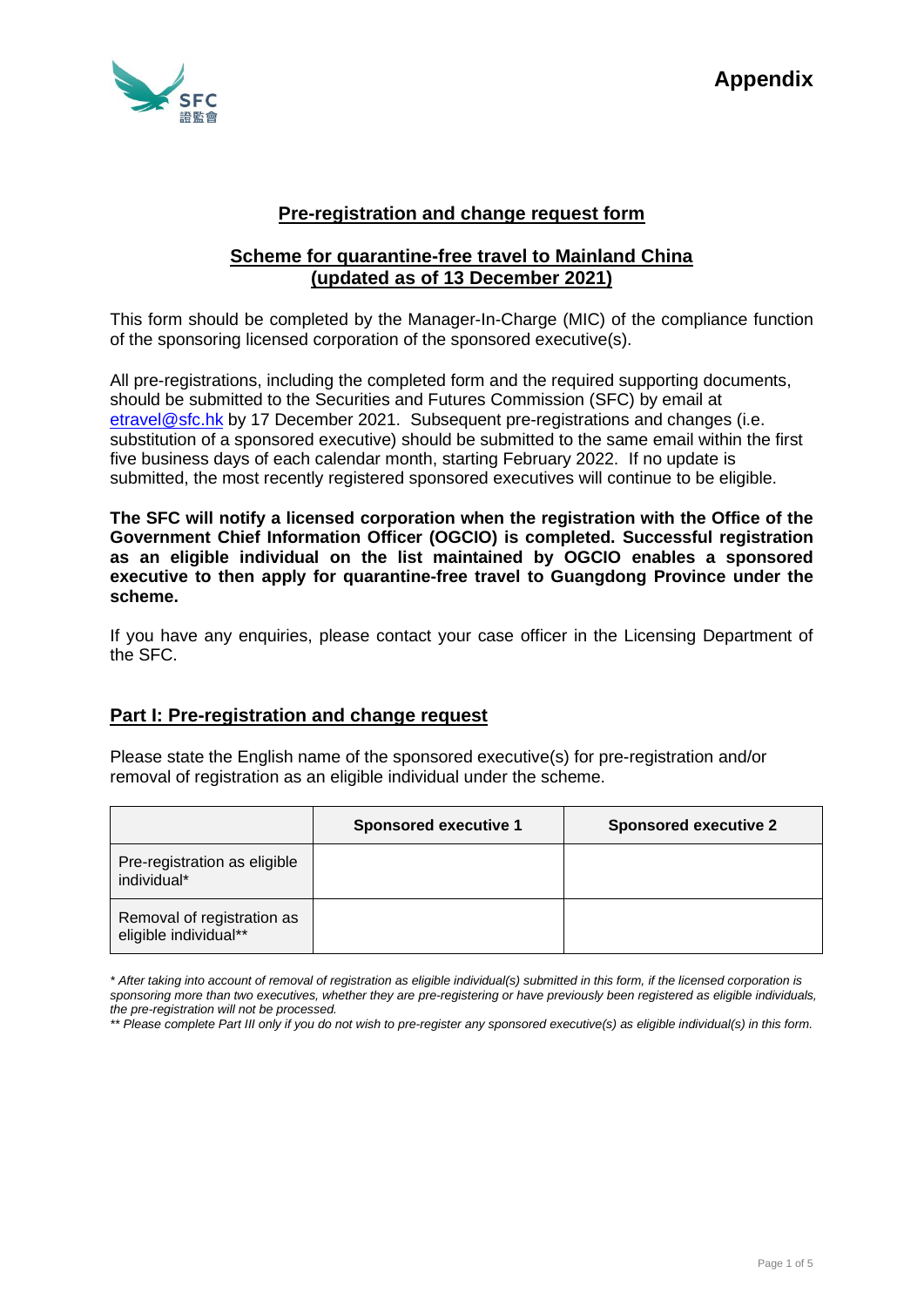

# **Part II: Pre-registration details**

| <b>Particulars of</b><br>sponsoring licensed<br>corporation    | Name:                                          |  |
|----------------------------------------------------------------|------------------------------------------------|--|
|                                                                | CE number:                                     |  |
| <b>Contact person of</b><br>sponsoring licensed<br>corporation | Name:                                          |  |
|                                                                | Job title:                                     |  |
|                                                                | Mobile number:                                 |  |
|                                                                | Email address:                                 |  |
| <b>Particulars of</b><br>sponsored executive 1                 | Full English Name***:                          |  |
|                                                                | Full Chinese Name (if available)***:           |  |
|                                                                | Hong Kong identity card / passport number:     |  |
|                                                                | For non-Hong Kong identity card holder only    |  |
|                                                                | Date of Birth:                                 |  |
|                                                                | Passport issuing country and date of issuance: |  |
|                                                                |                                                |  |
|                                                                | Job title (specifying regional role):          |  |
|                                                                | Mobile number:                                 |  |
| <b>Particulars of</b><br>sponsored executive 2                 | Full English Name***:                          |  |
|                                                                | Full Chinese Name (if available)***:           |  |
|                                                                | Hong Kong identity card / passport number:     |  |
|                                                                | For non-Hong Kong identity card holder only    |  |
|                                                                | Date of Birth:                                 |  |
|                                                                | Passport issuing country and date of issuance: |  |
|                                                                |                                                |  |
|                                                                | Job title (specifying regional role):          |  |
|                                                                | Mobile number:                                 |  |

*\*\*\* As it appears on the sponsored executive's Hong Kong identity card or passport*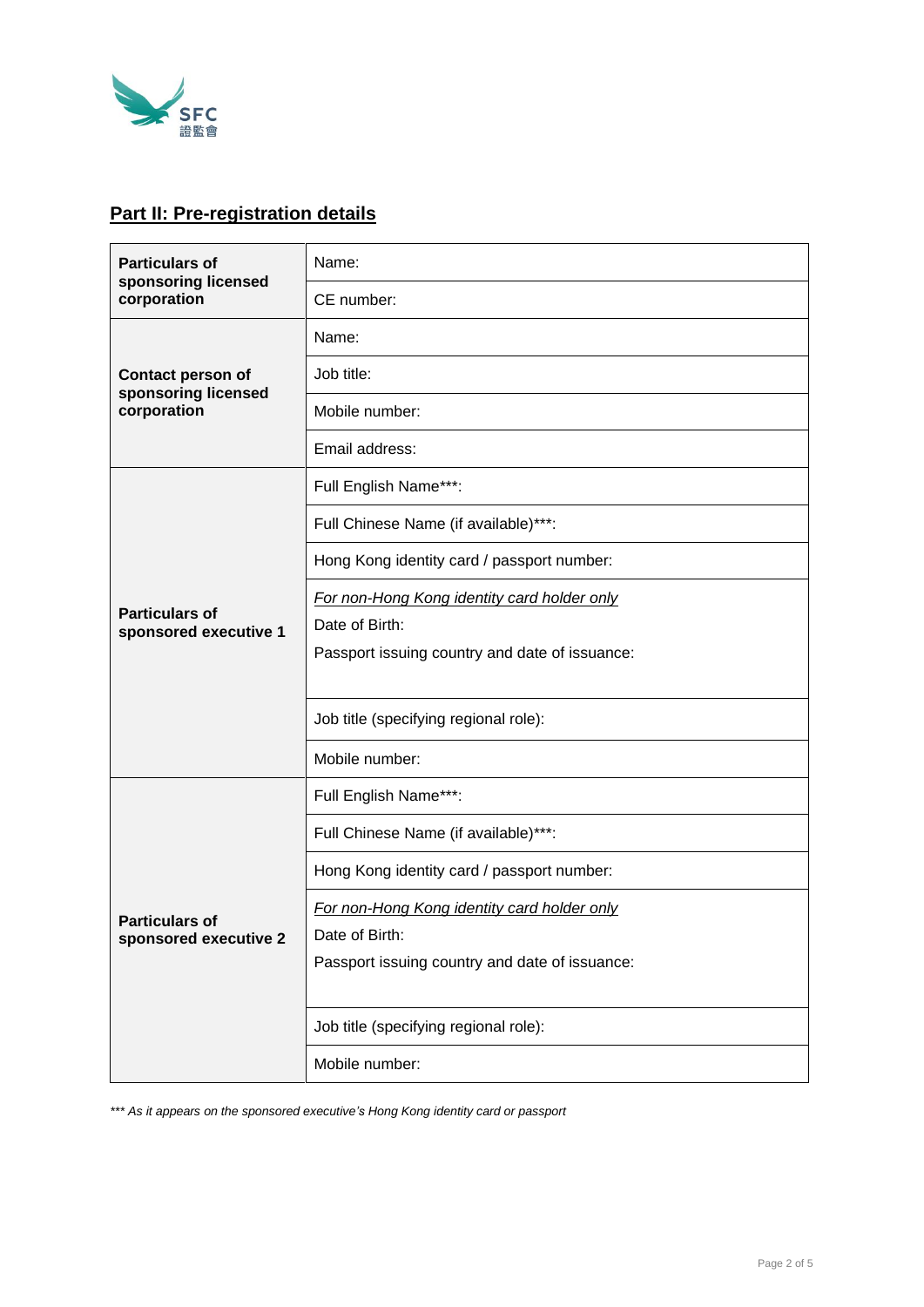

## **Part III: Declaration by sponsoring licensed corporation**

- 1. To the best of my knowledge, I certify that,
	- $\Box$  the sponsored executive(s) is/are responsible for regional duties and the activities to be carried out during the course of travel by the sponsored executive(s) under preregistration are for the management of the sponsoring licensed corporation's Mainland business in Guangdong Province for which the sponsored executive(s) has/have responsibility;
	- $\Box$  all information including the documents provided in support of this pre-registration is true, accurate and complete; and
	- $\Box$  the sponsoring licensed corporation will inform the SFC in a timely manner if any of the information provided in connection with this pre-registration is no longer valid or accurate. The sponsoring licensed corporation acknowledges that the SFC reserves the right to take any appropriate actions, including legal actions, against the sponsoring licensed corporation for providing false or inaccurate information in support of this pre-registration.
- 2. On behalf of the sponsored executive(s), I confirm that the sponsored executive(s)' consent is granted to the SFC's disclosure of the information provided in support of this pre-registration under section 378(3)(k) of the Securities and Futures Ordinance for the purposes of administering the scheme.

\_\_\_\_\_\_\_\_\_\_\_\_\_\_\_\_\_\_\_\_\_\_\_\_ \_\_\_\_\_\_\_\_\_\_\_\_\_\_\_\_\_\_\_\_\_\_\_\_\_\_ \_\_\_\_\_\_\_\_\_\_\_\_\_\_\_\_\_\_

Name of MIC of compliance function of sponsoring licensed corporation

Signature Date

## **Part IV: Checklist of supporting documents to enclose**

- $\Box$  Copies of the sponsored executive(s)' identity documents including:
	- Hong Kong residence document, i.e. Hong Kong identity card, visa or entry permit issued by the Immigration Department; and
	- document for travelling to the Mainland, i.e. Mainland Travel Permit, Residence Permit or passport photo page with a valid Chinese visa.
- $\Box$  Documents to demonstrate that the sponsored executive(s) is/are responsible for regional duties.
- $\Box$  Documents to demonstrate the main purpose of travelling is for the management of the firm's Mainland business in Guangdong Province, e.g. address proof of a registered office in Guangdong Province (if any) / business contracts with corporations located in Guangdong Province / invitations by corporations located in Guangdong Province\*\*\*\*.

<sup>\*\*\*\*</sup> *Delete as appropriate*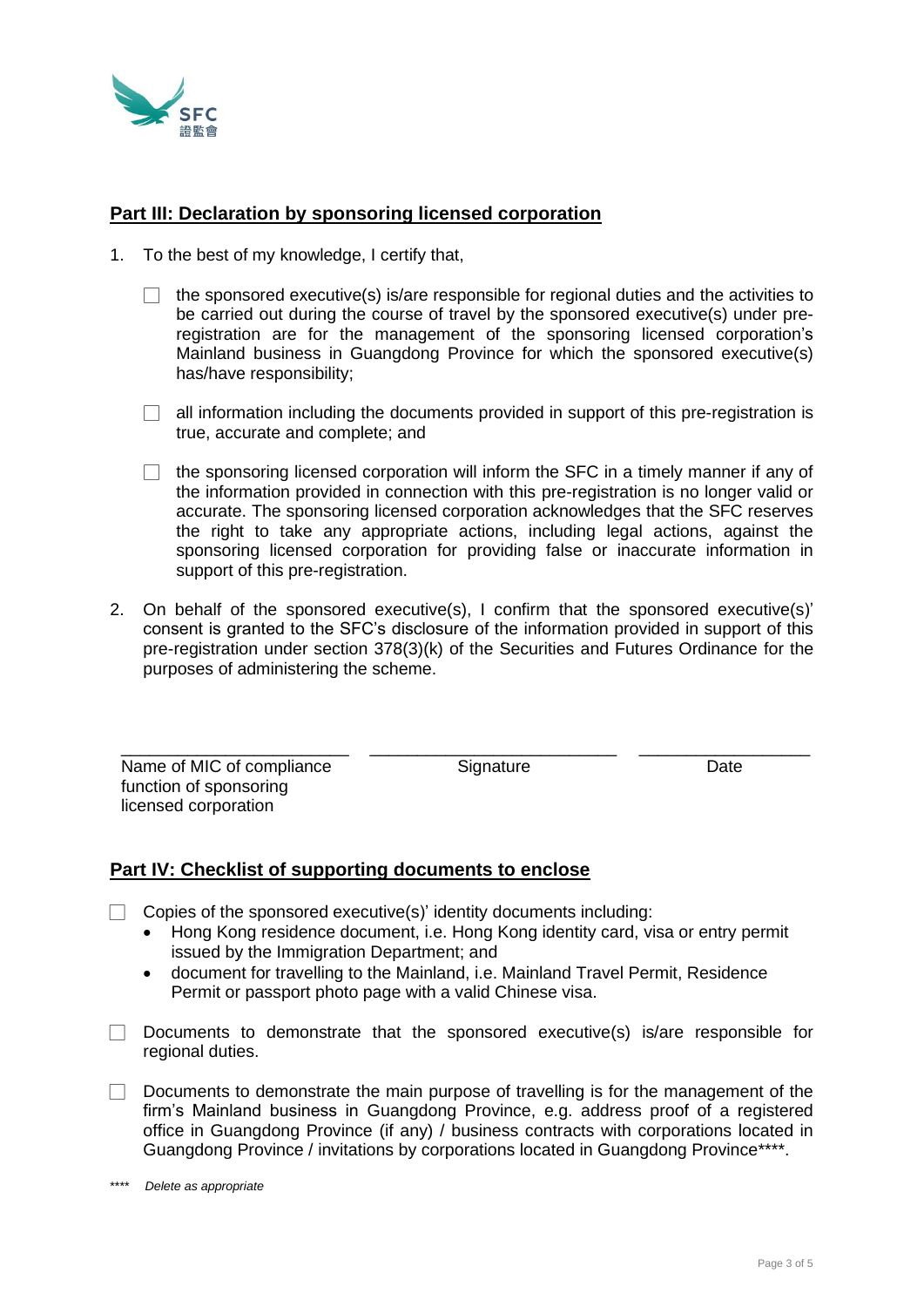

## **Personal Information Collection Statement**

1. This Personal Information Collection Statement (PICS) is made in accordance with the guidelines issued by the Office of the Privacy Commissioner for Personal Data. The PICS sets out the policies and practices of the Securities and Futures Commission (SFC) with regard to your personal data<sup>1</sup> and what you are agreeing to with respect to the SFC's use of your personal data for the purposes identified below.

### **Purpose of collection**

- 2. The personal data provided in this form and the supporting documents will be used by the SFC for one or more of the following purposes:
	- to process pre-registrations for the scheme for quarantine-free travel to the Mainland ;
	- for the purposes of performing the SFC's statutory functions under the relevant Ordinances;
	- for research or statistical purposes; and
	- other purposes as permitted by law.
- 3. Failure to provide the requested personal data may result in the SFC being unable to process your pre-registration under the scheme or perform its statutory functions under the relevant Ordinances.

#### **Transfer of personal data**

- 4. Personal data may be disclosed by the SFC to the Financial Services and Treasury Bureau, health authorities (including the Food and Health Bureau, Centre for Health Protection, the Department of Health and the Hospital Authority), the Office of the Government Chief Information Officer and other government bureaux, departments or bodies in Hong Kong, law enforcement agencies and local courts and tribunals for purposes related or incidental to administering the scheme (including pre-registrations for the scheme), or as required by law.
- 5. Personal data may be disclosed by the SFC to other financial regulators in Hong Kong (including the Hong Kong Exchanges and Clearing Limited, Insurance Authority and the Hong Kong Monetary Authority), Hong Kong Police Force, the Customs and Excise Department, overseas regulatory bodies and other government bodies as required under the law or pursuant to any regulatory or investigatory assistance arrangements between the SFC and other local or overseas regulators.

#### **Access to data**

6. You have the right to request access to and correction of your personal data in accordance with the provisions of the PDPO. Your right of access includes the right to obtain a copy of your personal data provided in this pre-registration form. The SFC has the right to charge a reasonable fee for processing any data access requests.

<sup>&</sup>lt;sup>1</sup> As defined in the Personal Data (Privacy) Ordinance, Cap 486 (PDPO).